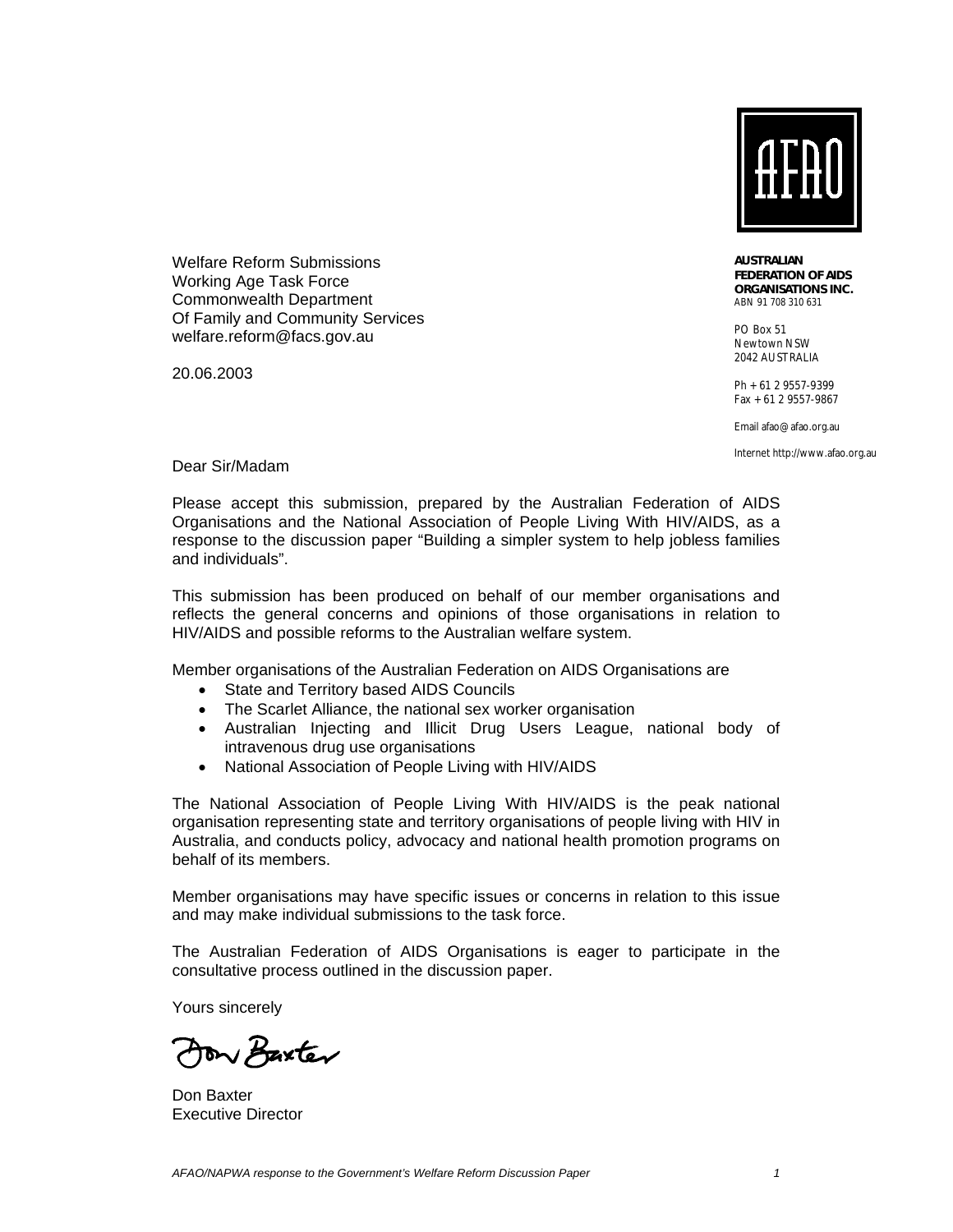



**NATIONAL ASSOCIATION OF PEOPLE LIVING WITH HIV/AIDS PO BOX 876 DARLINGHURST NSW 1300 AUSTRALIA**  TEL: +61 2 9281 2511 **EMAIL: admin@napwa.org.au WEBSITE: http//www.napwa.org.au** **AUSTRALIAN FEDERATION OF AIDS ORGANISATIONS INC PO BOX 876 DARLINGHURST NSW 1300 AUSTRALIA TEL: +61 2 9281 1999 FAX: +61 2 9 281 1044 email: afao@rainbow.net.au WEBSITE: http://www.afao.org.au** 

Response to the Government's welfare reform discussion paper *'Building a Simpler system to help jobless families and individuals'*  by the Australian Federation of AIDS Organisations and the National Association of People Living with HIV/AIDS.

### **Introduction**

The Australian Federation of AIDS Organisations (AFAO) represents Australian HIV community based organisations at a national level. Our membership includes State and Territory AIDS Councils, the national Association of People with HIVAIDS (NAPWA), the Australian Injecting and Illicit Drug Users League and Scarlet Alliance, the national organisation representing sex workers. Amongst AFAO's activities is the provision of HIV policy advice to the Commonwealth government, advocating for our member organisations, developing and formulating policy on HIV/AIDS issues, and promotion of medical and social research into HIV/AIDS and its effects.

NAPWA is the peak national organisation representing state and territory organisations of people living with HIV in Australia, and conducts policy, advocacy and national health promotion programs on behalf of its members.

This document sets out the joint response to the discussion paper by AFAO and NAPWA. References to 'AFAO's response' should be taken to mean the response of AFAO and NAPWA.

AFAO supports any welfare reforms that are focussed on the legitimate needs of people requiring assistance and which will result in a more responsive, equitable and sustainable system.

Our members have directed AFAO to continue to oppose any changes to the welfare system motivated purely by budgetary concerns without due consideration of the impact on people living with HIV/AIDS and others who require assistance.

#### **Note on layout of AFAO's response**

After a short 'headline response' this submission comments on particular paragraphs (or groups of paragraphs) from the Government's Discussion paper, *'Building a Simpler system to help jobless families and individuals'.* 

All text from the Discussion paper is set in boxes and in bold. The AFAO/NAPWA response sits under each box.

The numbering follows the heading and paragraph numbering set out in the Discussion Paper.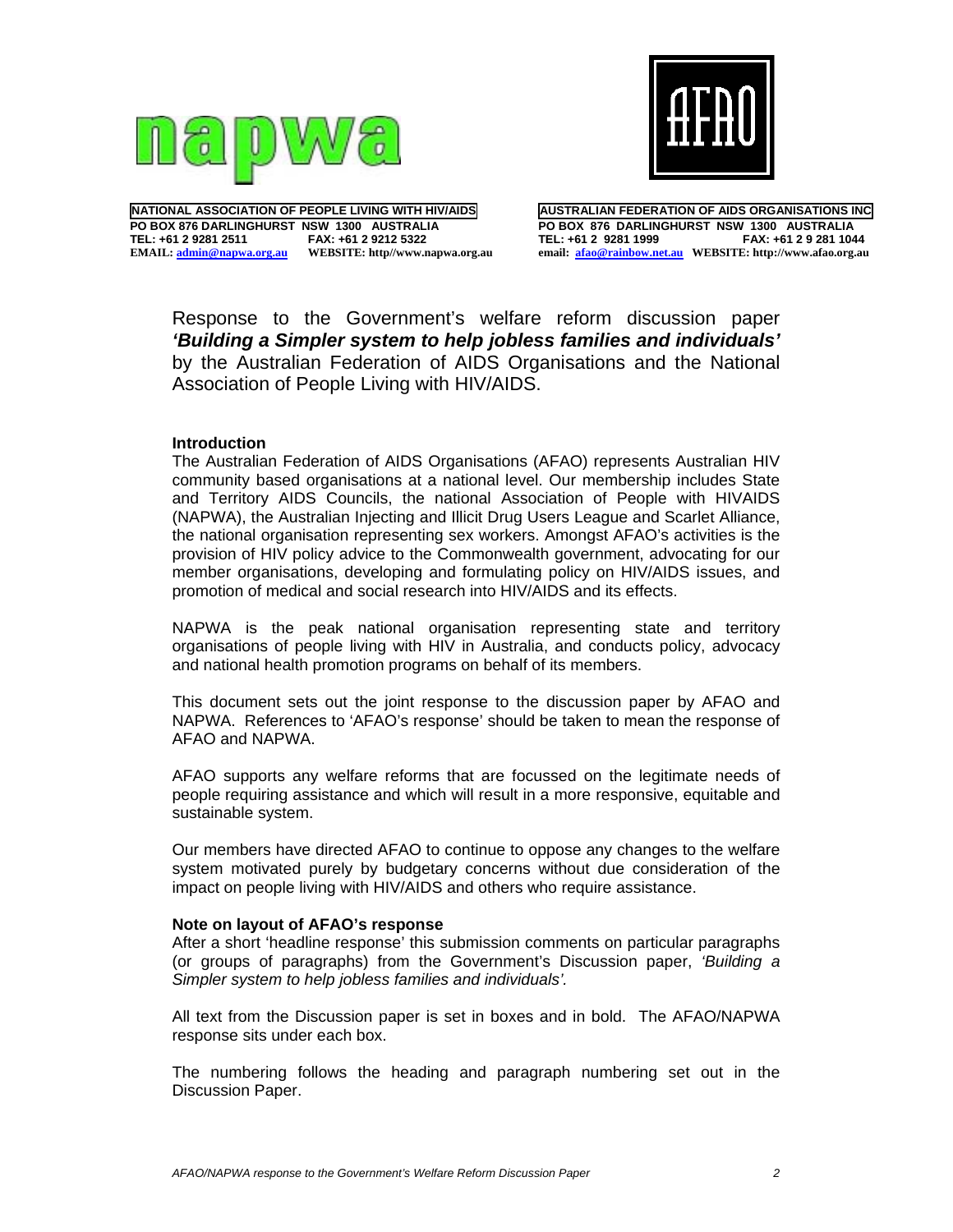#### The AFAO response – Headline statement

AFAO welcomes and supports the Government's commitment to the process of reform of the current welfare system.

It is essential that any changes to the welfare system take into account the system's support of people living with HIV, and other people with disabilities, such support is an investment in assisting these people to maintain higher levels of health and overall well being. This investment will prove to be a smaller financial expenditure than the alternative, people with disabilities whose health is compromised by the rigors of living in poverty will inevitably necessitate greater spending on the health care system for acute and other care.

### **Self–reliance and social inclusion**

*The dignity of each person is supported and reinforced by policies that give people the opportunity to fulfil their potential as active and contributing members of society. The social support system promotes social inclusion by meeting people's immediate income needs and by helping them to become more self-reliant.* 

*No-one is fully self-reliant. We all depend on others in some way for our wellbeing and we can all contribute in some way to the well-being of others. Selfreliance and social inclusion are interconnected and mutually reinforcing concepts that are at the centre of the Government's efforts to reform the social support system.* 

*In this context, self-reliance means doing what you can to look after yourself and your family and to contribute to society in other ways. It is not an all-ornothing concept, nor is it confined to financial self-reliance. However, the Government believes that paid work enhances both self-reliance and social inclusion and that policies to enable paid work benefit the whole community.* 

*An effective social support system will therefore encourage and support people to participate in the life of the community through paid work according to their capacity and potential.* 

#### The AFAO Response

AFAO agrees with the statement **"***the Government believes that paid work enhances both self-reliance and social inclusion and that policies to enable paid work benefit the whole community."* AFAO also notes that paid work is not the only means by which people may achieve social inclusion. Many people living with HIV/AIDS who currently receive the Disability Support Pension are involved in their communities as much as their state of health and financial situation allows. This involvement may take the form of socialising, volunteering, part time or casual employment or through participation in peer or other support groups.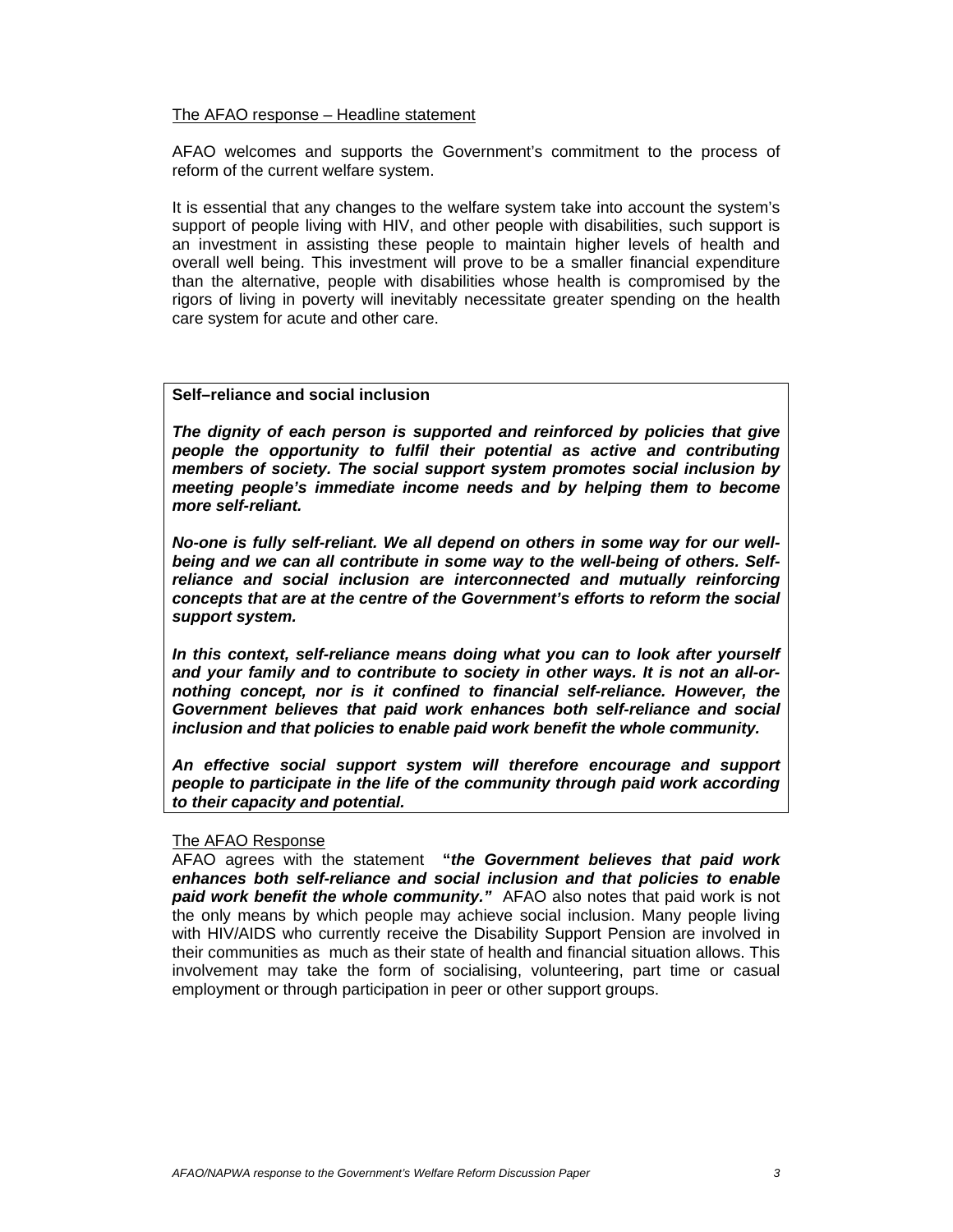### *1.4 The 2002–03 Budget*

*8. In the 2002–03 Budget, the Government also announced changes to the eligibility rules for Disability Support Pension and an expansion of employment assistance and other services. These will keep people who can work part-time more engaged in the labour market and help them achieve their potential for paid work.* 

*9. As well, new Job Network arrangements to start in July 2003 will be underwritten by a service guarantee. Over time, job seekers will develop close relationships with their Job Network providers, so that assistance is based on their individual needs, capacities and circumstances. The assistance offered will be more flexible and better respond to the needs of more disadvantaged job seekers. The changes will also make it easier for Job Network providers to help people with disabilities and parents find paid work.* 

### The AFAO Response

AFAO does not support any proposed changes to the current system which would require people living with HIV/AIDS who currently receive or would be eligible to receive the DSP to participate in job seeker activities in order to be eligible for income support.

The nature of HIV disease progression and the effects of current HIV treatment options result in the general health of individuals fluctuating considerably over time, seriously affecting that person's ability to undertake work and other activities. These fluctuations are episodic, largely unpredictable and of varying degrees of intensity.

Any system of assessment and eligibility must be designed with the flexibility to allow participants to move in and out of employment as required by their health without risk to their eligibility for income support and the associated concessions and benefits.

### *1.5 The next step - possible reform of the payment structure*

*10. A possible next step in reforming the system is to see what can be done to improve the payment structure so that it supports participation and selfreliance, provides stronger incentives for paid work and does more to tailor assistance and requirements to individual circumstances.* 

*11. Given that spending under the current system is relatively well targeted to those in need, reform is not about simply increasing or decreasing assistance across the board. It is about continuing to support people who cannot work. It is about re-structuring and re-balancing assistance to ensure that all Australians with capacity for work are encouraged and assisted to increase their self-reliance. It is also about recognising that some people need more than a regular income support payment if they are to achieve the best they can in life.* 

*12. Reforming the complex system of payments and services that we have now would necessarily take an extended period of time. New arrangements need to be carefully designed to address existing problems and avoid creating new ones. In particular, the Government wants a system that offers ongoing*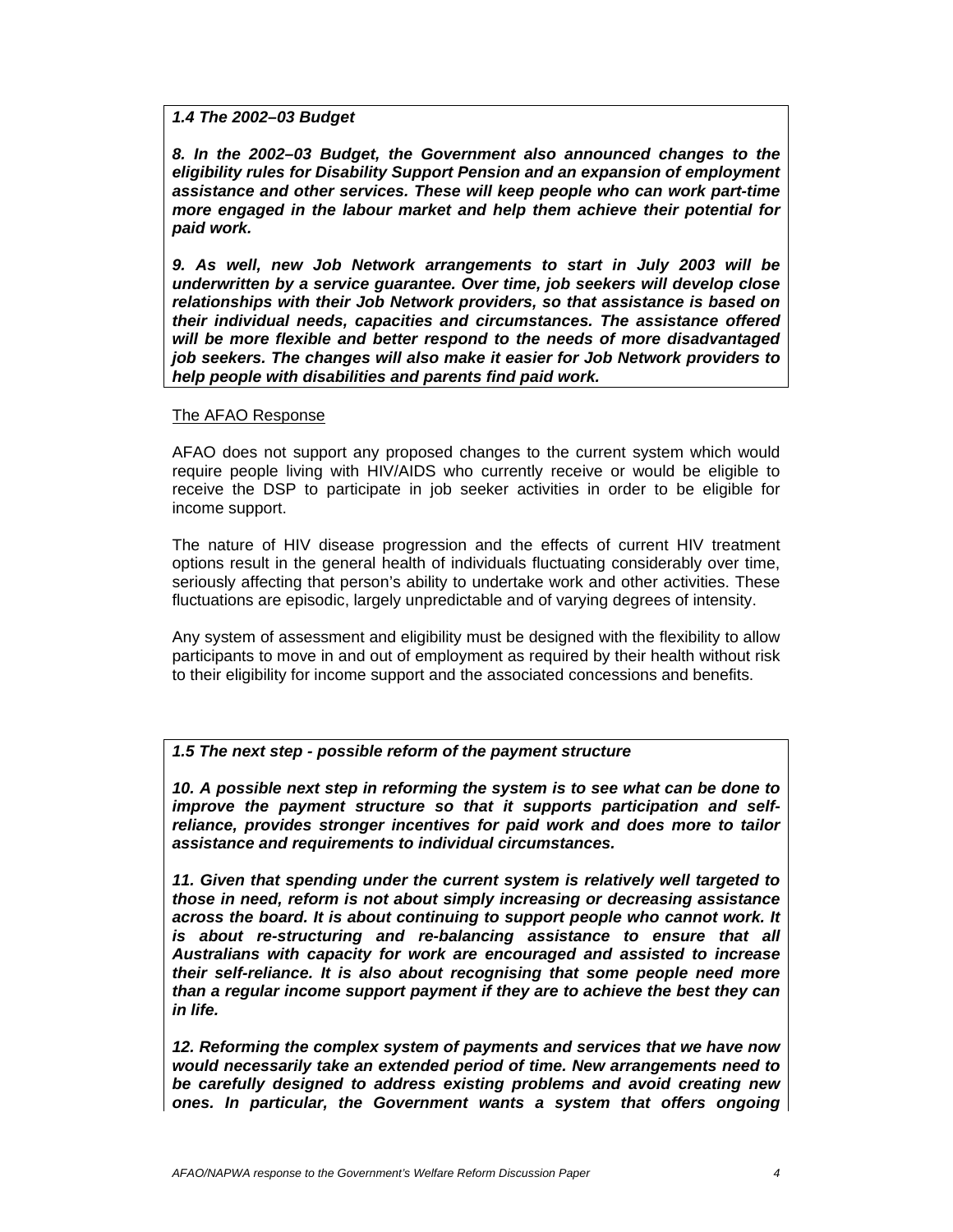*financial support, both for people who cannot work and for people who can only work some of the time. This would require that all elements of the system be considered - eligibility rules, payment rates, participation requirements, means tests and access to other assistance and services. Other major issues include how payments and services fit together, how they interact with the taxation and wages systems, the scale and pace of change and whether people on existing payments should be affected.* 

### The AFAO Response

AFAO supports the aims in this section to increase funds for programs that support and encourage those receiving welfare payments to develop new skills.

People Living with HIV/AIDS may experience ongoing fluctuations in their health resulting in the need to vary the hours that they can devote to working or job seeking. A system of welfare payments that is flexible enough to allow for easy variation or suspension of payments without the incurring of penalties or unnecessary stress for the recipients is essential.

AFAO would be concerned if an underlying premise of proposed changes was that failure to achieve paid employment reflects a fault on the part of welfare recipients themselves.

AFAO supports the assertions made in the discussion paper that welfare reform must be approached with consideration of all elements of the system, particularly regarding "access to other assistance and services".

For people living with HIV/AIDS the health card concessions on vital drugs, concessions on transport, access to low cost housing combined with other pensionrelated concessions are as important to their health maintenance and quality of life as the core pension payment.

*2.3 The income support system does not always provide clear incentives to work* 

*31. In Australia, most people leave unemployment via part-time work. This can lead over time to more substantial employment. However, our income support system does not always provide good incentives for part-time work. The income test for pensions provides substantial incentives for part-time work and even full-time work. On the other hand, the allowance income tests have strong disincentives to take up part-time work.* 

*32. The majority of Australian families have better work incentives as a result of the new tax system. Family Tax Benefit in particular significantly improved the financial return that working families get when they increase their income. In addition, the Working Credit initiative (announced as part of the Australians Working Together package) would make irregular part-time or casual work more attractive.* 

*33. However, some residual problems remain. Depending on the income they earn, people on allowances may only get a small increase in their income from quite a large increase in earnings.*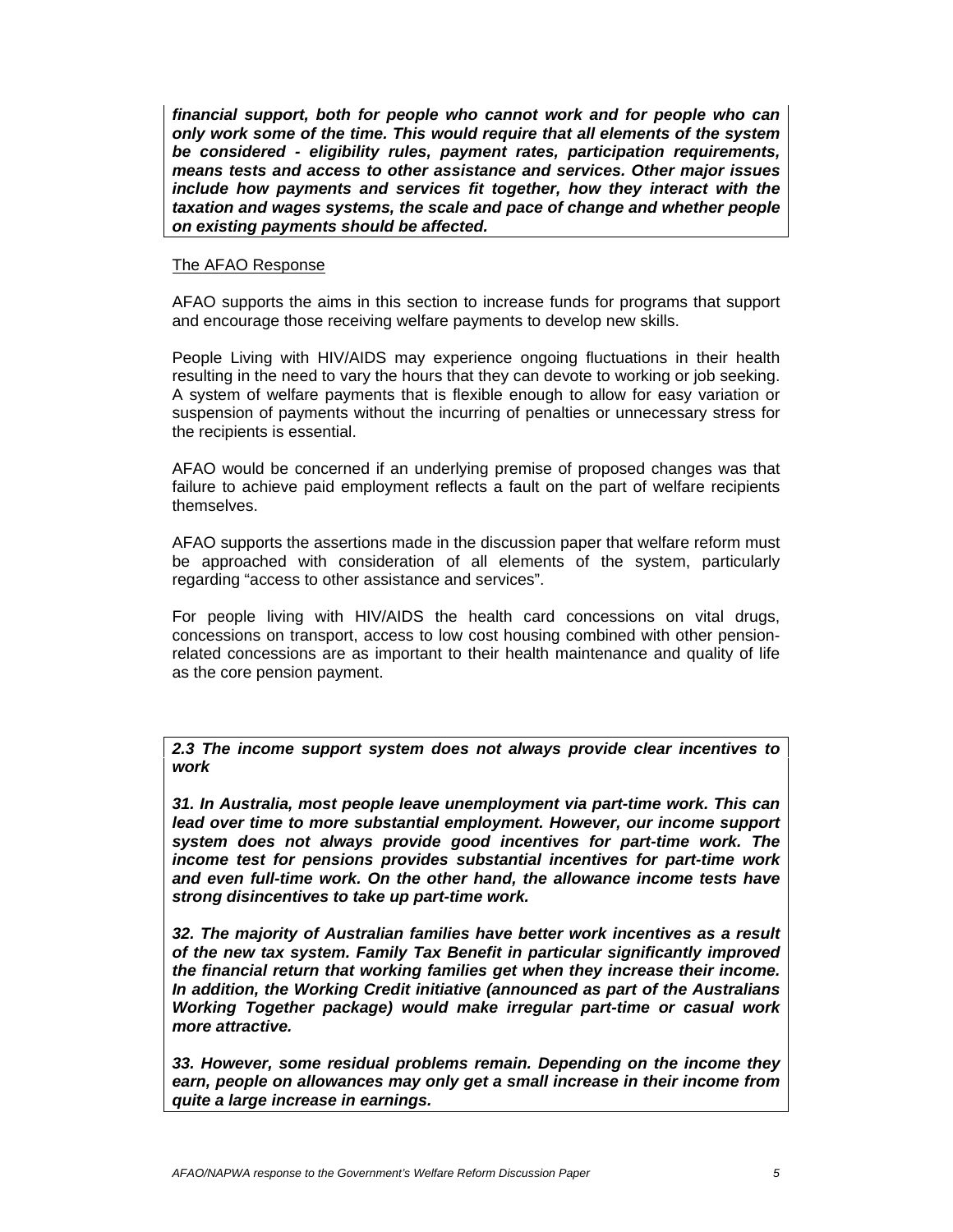### The AFAO response

A number of factors may act as a disincentive for people living with HIV/AIDS to move from full welfare benefits to full-time, part-time or casual paid work. AFAO supports changes to the current welfare system that address this issue.

Any reform must also be considered with a clear understanding of the impact of issues such as HIV discrimination and the effects of HIV related physiological and psychological issues on a person's ability to seek, secure and sustain employment.

AFAO further supports abolishing any disincentives within the current taxation system to people undertaking part time or casual employment.

## *2.2 Too many Australians rely on income support for too long*

*22. Despite a decade of economic growth, the number of working-age people on income support has grown. In December 2001, there were around 2.8 million Australians under 65 on income support - that is, over 20 per cent of all working-age Australians. Most rely on income support for the majority of their income.* 

*24. The majority of working-age people on income support (around 1.8 million of the 2.8 million getting payments) are not required or actively encouraged to do anything to become more independent. Many get 'pension'-type payments, which offer more money and other support (for example, better concession cards) than allowances. With the right combination of targeted assistance, financial incentives and reasonable participation requirements, many people on these payments could take up paid work.* 

*25. The OECD has found that Australia has had one of the highest rates of growth in disability pensions among developed countries during the 1990s. Growth was highest in the early 1990's, slowed to between 4 and 5 per cent by the end of the decade but has begun to accelerate again more recently. Rates of employment among lone parents and among people receiving Disability Support Pension are also some of the lowest within the OECD.* 

### The AFAO response

AFAO supports providing DSP recipients with support and resources to undertake paid employment to any degree to which they are able, thus lessening their reliance on government welfare payments.

Many people living with disabilities, including many people living with HIV/AIDS, are able to undertake paid employment on an irregular basis depending on the varying impact of their disability.

Threats or coercion are likely to counteract the objectives of the proposed welfare reforms. Proposals to reduce the amount of hours a person may work before becoming ineligible for the DSP, along with the threat of arbitrary and intrusive 'reassessments' and the imposition of onerous job seeking requirements, will act as a powerful disincentive to people with disabilities to undertake paid employment.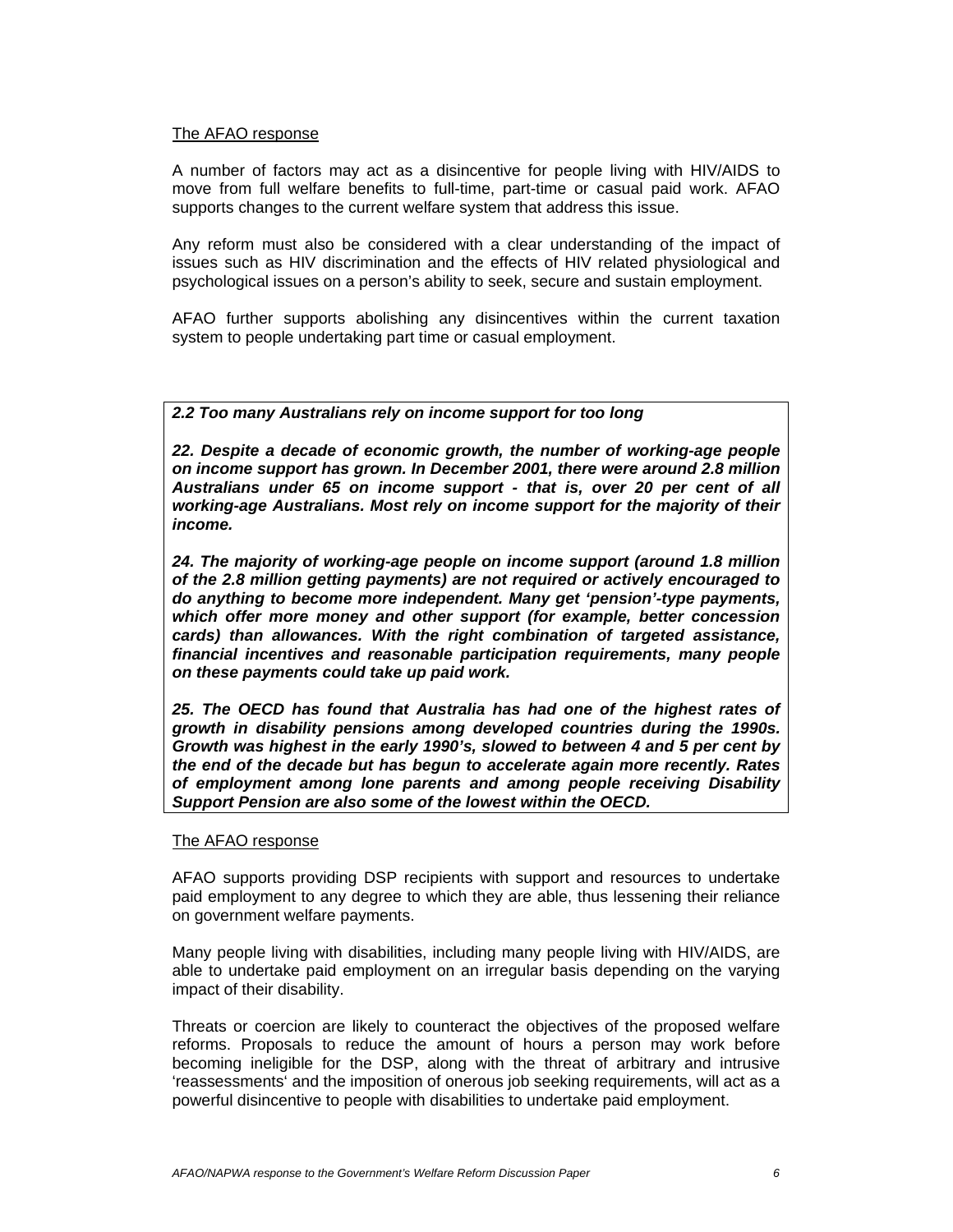*30. Some people - for example, people with severe disabilities or people who care for someone full-time - may need income support for long periods, well into the future. However, we should be aiming to develop a labour market and a social support system that ensure most working-age people need assistance only for relatively short periods of transition in their lives.*

### The AFAO response

People with severe disabilities or those who provide substantial care for a person with a severe disability have particular needs that must be addressed by the welfare system.

For most of these people their need for assistance will often increase as time passes. At present the efficacy of available HIV treatments does not ensure lifelong control of HIV and it's manifestations.

What is meant by the term "social support system" in the context of this discussion paper is not clear. It would seem unrealistic to suggest that a greater infrastructure of community support through already over-extended volunteer organisations, charitable groups etc. would be able to take the place of current government welfare assistance.

## *2.4 Current arrangements are complex and inconsistent and can be unfair*

*35. There are now 15 different income support payments for working-age people. These are divided into three main groups - pensions, allowances and student payments. There are seven payment rates for single adults, three for lone parents and four for partnered people. There are also significant differences in income and assets tests, and the extra supplements for participation, services and low-income concessions that people get on top of basic payments. Table 1 summarises the main differences between assistance for single working-age pensioners and allowees.* 

*36. Increasing diversity within payment categories often means that the differences between people on pensions and allowances are no longer clear. For example, an older person on Disability Support Pension with moderate disability may have far more in common with an older person on Newstart Allowance, Widow Allowance or Partner Allowance than with a younger person with multiple and severe disabilities on Disability Support Pension.* 

|                                                                   | <b>Pension (\$pw)</b>                        | <b>Allowance (\$pw)</b> |
|-------------------------------------------------------------------|----------------------------------------------|-------------------------|
| Basic payment [1]                                                 | 217.60                                       | 187.45                  |
| <b>Telephone Allowance</b>                                        | (per quarter) 18.60                          | Nil                     |
| Pensioner Education/Work for the Dole Supplement                  | 31.20                                        | 10.40                   |
| Income test free area                                             | 58.00                                        | 31.00                   |
| Income test taper(s)                                              | 40%                                          | 50/70%                  |
| Income at which you no longer get a basic payment (\$pw)   602.00 |                                              | 310.22                  |
| Concession card [2]                                               | Pensioner Concession Card   Health Care Card |                         |

| TABLE 1: Pension and allowance packages, single person without children, September 2002 |  |  |
|-----------------------------------------------------------------------------------------|--|--|
|                                                                                         |  |  |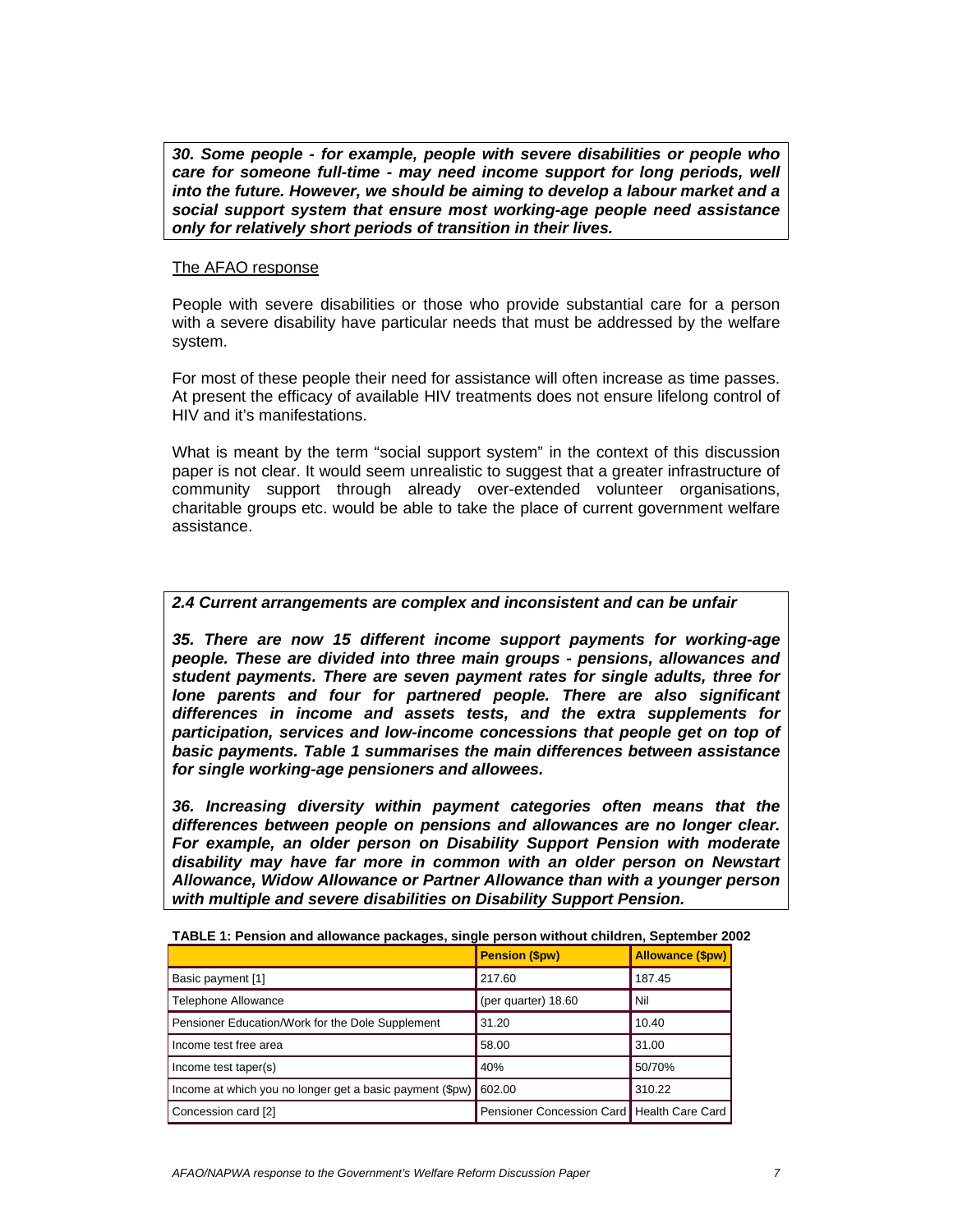1 For pensioners, includes Pharmaceutical Allowance of \$2.90 per week

2 Pensioner Concession Card provides better concessions than Health Care Card.

### *2.5 Differences between pensions and allowances have unintended effects*

#### The AFAO response

The associated concessions make any shift from the DSP to some other form of allowance a severe challenge for people with disabilities.For example the significant difference between the cost of pharmaceuticals with the current Pensioner Concession Card as opposed to the Health Care Card would have a particularly harsh impact on people living with HIV/AIDS.

*38. Some people have to move from a pension payment to an allowance payment because of a small change in their circumstances. For instance, lone parents on Parenting Payment (Single) have to go on Newstart Allowance or another payment when their youngest child turns 16. The new payment's entitlements and conditions can be very different and the time to adjust to them may be very short:* 

### The AFAO response

AFAO supports the concept of a single basic payment for all categories of welfare payment, disability, carer, unemployment, family support and other benefits with defined supplementary payments for defined circumstances and needs.

Developing a table of supplementary payments for people with disabilities must be undertaken with the full opportunity for input and ratification by national disability representative groups.

As well as a basic welfare payment with supplementary add-on payments for people with disabilities, AFAO advocates developing a Disability Support Card, which would be:

- 1. means tested;
- 2. allocated in a separate process from assessment and allocation of a particular welfare payment and any supplemental payments; and
- 3. independent of a person's employment status and welfare payments.

This disability support card could cover concessions on

- Pharmaceutical costs:
- Transport;<br>• Telenhone
- Telephone/utilities etc; and
- Other concessions currently available to recipients of the DSP.

Providing the disability support card separately from the basic welfare payment and supplemental payments would acknowledge the costs of living with a disability whilst at the same time removing a serious barrier to people with disabilities undertaking paid employment and full social engagement when, and if, their disability allows.

A disability support card would also mitigate against the stress and hardship which may be associated with administrative and other delays occurring when employment status changes.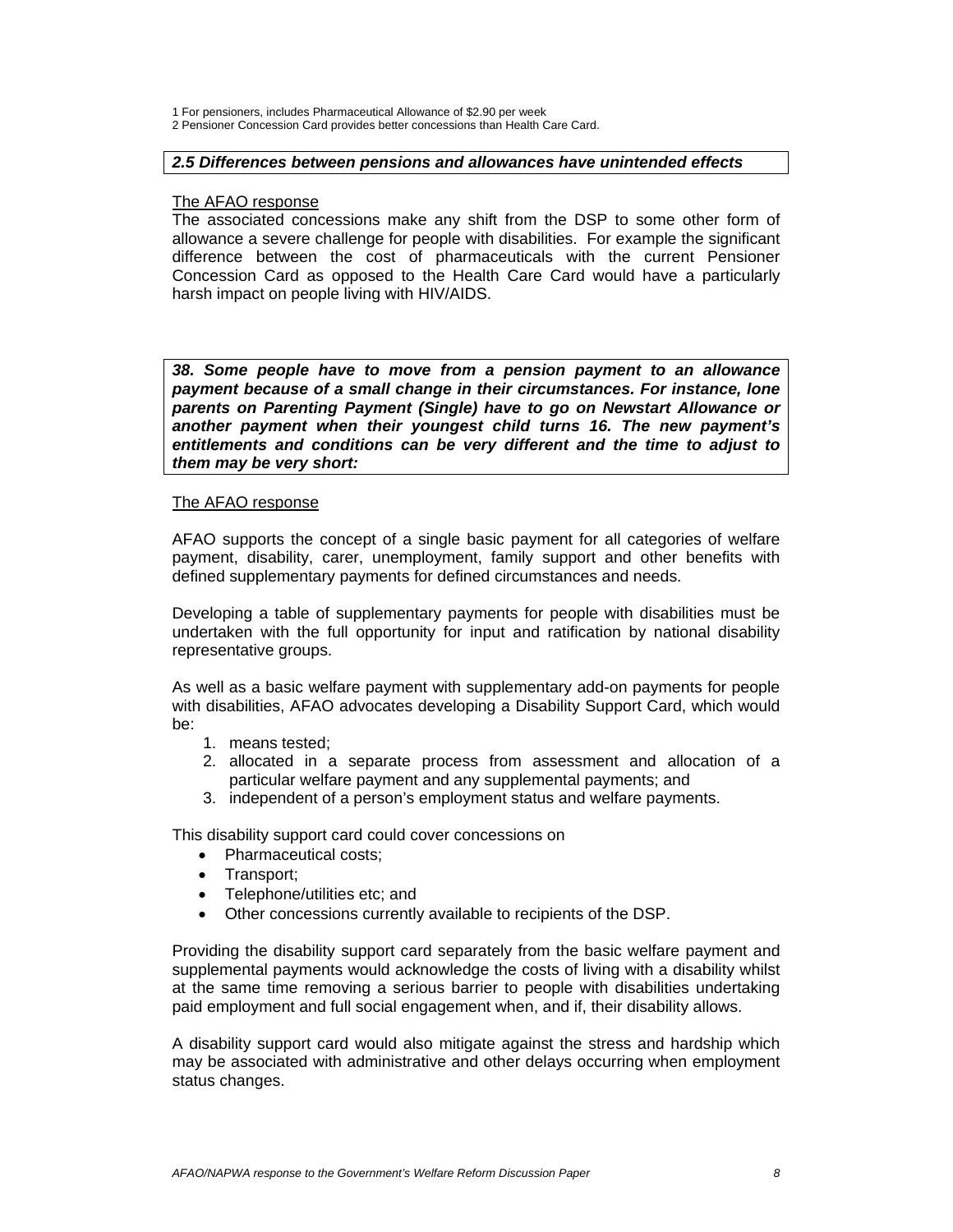*46. A focus on self-reliance suggests that for many people, income support would only be 'transitional' assistance, complemented by other support like employment services to improve their chances of getting a job. To promote social inclusion, our system also needs to offer better incentives and support for people who are marginalised in the labour market. For a smaller number of people who can never work, the social support system must provide adequate income support throughout their adult lives.* 

#### The AFAO response

Due to the varying and episodic impact of HIV disease itself and of anti-HIV medications on different individuals, people living with HIV/AIDS will experience fluctuations in their ability to undertake paid employment and other activities.

The welfare system must posses the flexibility to allow people living with HIV/AIDS to move smoothly and without penalty between receiving income support payments and paid employment.

Adequate training for all relevant personnel employed in administering the welfare system is key. While not all personnel require comprehensive knowledge and understanding of HIV/AIDS or other disabilities and chronic conditions, AFAO would advocate for training that results in persons with specific expertise and other appropriate resources being available to general staff who acquire a client with HIV/AIDS or other condition with which they are unfamiliar.

For example information and an understanding of the discrimination that people with HIV/AIDS may experience, particularly as it relates to employment, must be a part of training given to staff.

In applying for employment people living with HIV/AIDS may, through explaining significant gaps in their work history, have to reveal their HIV status to prospective employers. Once employed, negotiating time off for medical appointments, taking medication and dealing with its side effects, may also require that a person reveal their health status.

Whilst it is illegal to discriminate against people with HIV/AIDS, in practice this is a serious barrier for many people living with HIV in securing and maintaining employment.

## *4.1 Incremental change*

*51. One approach would be to simplify payments and improve work incentives within the existing system. This smaller-scale reform could involve removing the major work disincentives faced by families on moderate to average incomes with teenage children and having one payment for adults who are studying or looking for work.* 

*52. These first steps would increase the incomes of people who currently face some of the worst disincentives, without limiting the scope for longer-term reform. However, they would do little in themselves to address the outdated distinctions and large disparities between payment types.*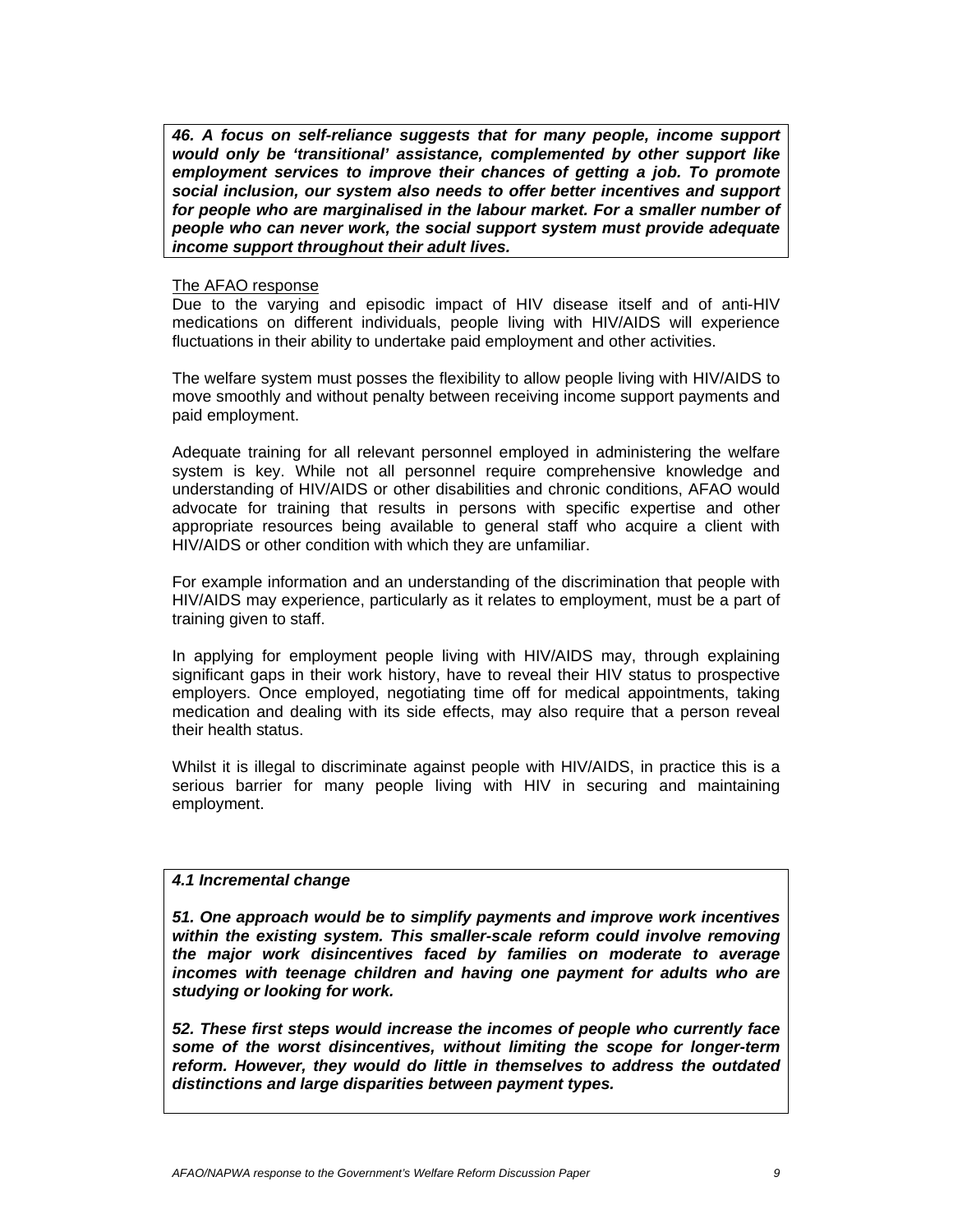*53. Further incremental steps could be taken to bring pension and allowance rates and income tests into line; reduce the number of payments and the differences between them; improve incentives ('rewards') for working and ask more people to participate in activities that improve their chances of getting a job.* 

### The AFAO response

AFAO would in principle support 53, with the proviso that, in bringing allowances and pensions into line, no current payment levels are reduced.

## *4.2 Broader reform*

*54. A broader path to reform could involve redesigning income support and related assistance. This approach would be consistent with the Reference Group on Welfare Reform's vision to modify the social support system over a number of years.* 

*55. A simpler and more responsive income support system might provide standard rates of income support and income and assets tests, with additional assistance for particular needs (such as costs of disability and participation) and more flexible participation requirements for a greater number of people. Reform on this scale would set the scene for a wider reform agenda.* 

*56. An approach to broader reform could involve consideration of greater change to the social support system and would aim to reform the social security, tax and wages systems so that they work more effectively together. This could involve either complete integration of the tax and social security systems or their complete separation. Both these approaches would require a common way to assess income across both systems - using either the individual's or the family's means. These options involve substantial structural change, potentially very large costs and their employment effects are uncertain.* 

*57. Other approaches have sought to both improve work incentives and increase the demand by employers for low skilled workers by establishing more direct links between the wages system and the social security and taxation systems. For example, some have suggested that additional assistance through either the tax or social security systems could be provided to offset lower minimum wages and thus increase employment. These broader issues go beyond the design of income support for working-age people. Nevertheless it is important that any redesign ensures that new arrangements can respond to any future changes in the wage or tax systems and in the structure of the population in the light of ageing.* 

*58. Whatever the scale of reform, any extra investment in any part of the system will need to be offset elsewhere, for instance by reducing another area of government spending or bringing down the numbers that rely on income support. As well, the pace of change and how this impacts on people already getting payments are important issues*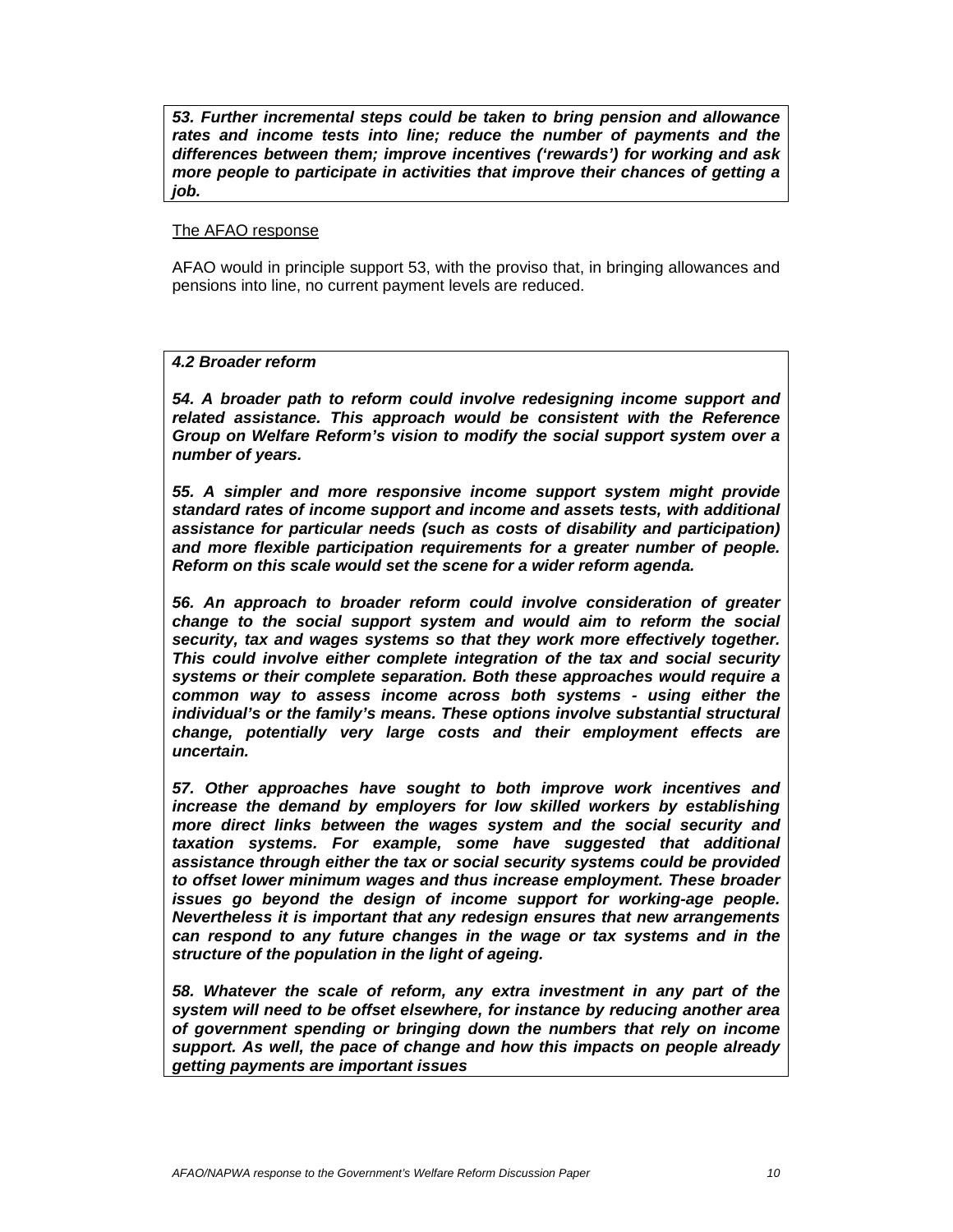## The AFAO response

Implementing welfare reform strategies must be carried out in a planned and considered manner so as not to result in financial, physical or emotional disadvantage to any persons in currently receiving welfare payments.

AFAO believes it is essential that if the welfare reform process is to be funded from funding cuts to other areas then these areas must be identified early in the process.

Full and open consultative communications with peak bodies representing the interests of disability groups and other welfare recipients is essential to successfully achieving these reforms.

As previously stated, AFAO supports the creation of a Disability Support Card, which would be allocated independently of any Welfare payment.

Calculating the amount of supplemental payment based on an individual's disability could be accomplished by means of a standard scale of needs that could be calculated to reach the amount an individual is eligible for in supplemental payments.

### *5.1 Elements of a new system*

*59. In designing a new system of support for working-age people the following elements need to be considered:* 

*- eligibility and coverage - in particular whether there are any groups that should be excluded from eligibility or offered a different support package;* 

*- structure of assistance - how the payment rates should vary for individuals and what the balance should be between cash supplements and in-kind assistance;* 

*- participation requirements - whether, as a supplement to basic eligibility rules, it is reasonable to expect people to do what they can to increase their self-reliance and how those expectations might be applied; and* 

*- means testing - how assistance should vary according to people's private resources, while maintaining adequate incentives for people to support themselves.* 

*60. As a society we need to focus more on what people can do, rather than on what they cannot do. Eligibility for support should emphasise achieving selfreliance, rather than incapacity or barriers to employment. Participation requirements should be tailored to reflect people's individual capacities and circumstances and to assist successful life and labour force transitions. Means tests should be structured to ensure that people are sufficiently rewarded when they take on more paid work.*

### The AFAO response

AFAO agrees that focusing on *"what people can do, rather than on what they cannot do*" is a positive approach to people living with disabilities and notes that focussing on what people can do is not to be confused with focusing on what they can earn.

In recategorising individuals and their capacity to work and reassigning them to workseeking schemes it must be acknowledged by Government that it was Government's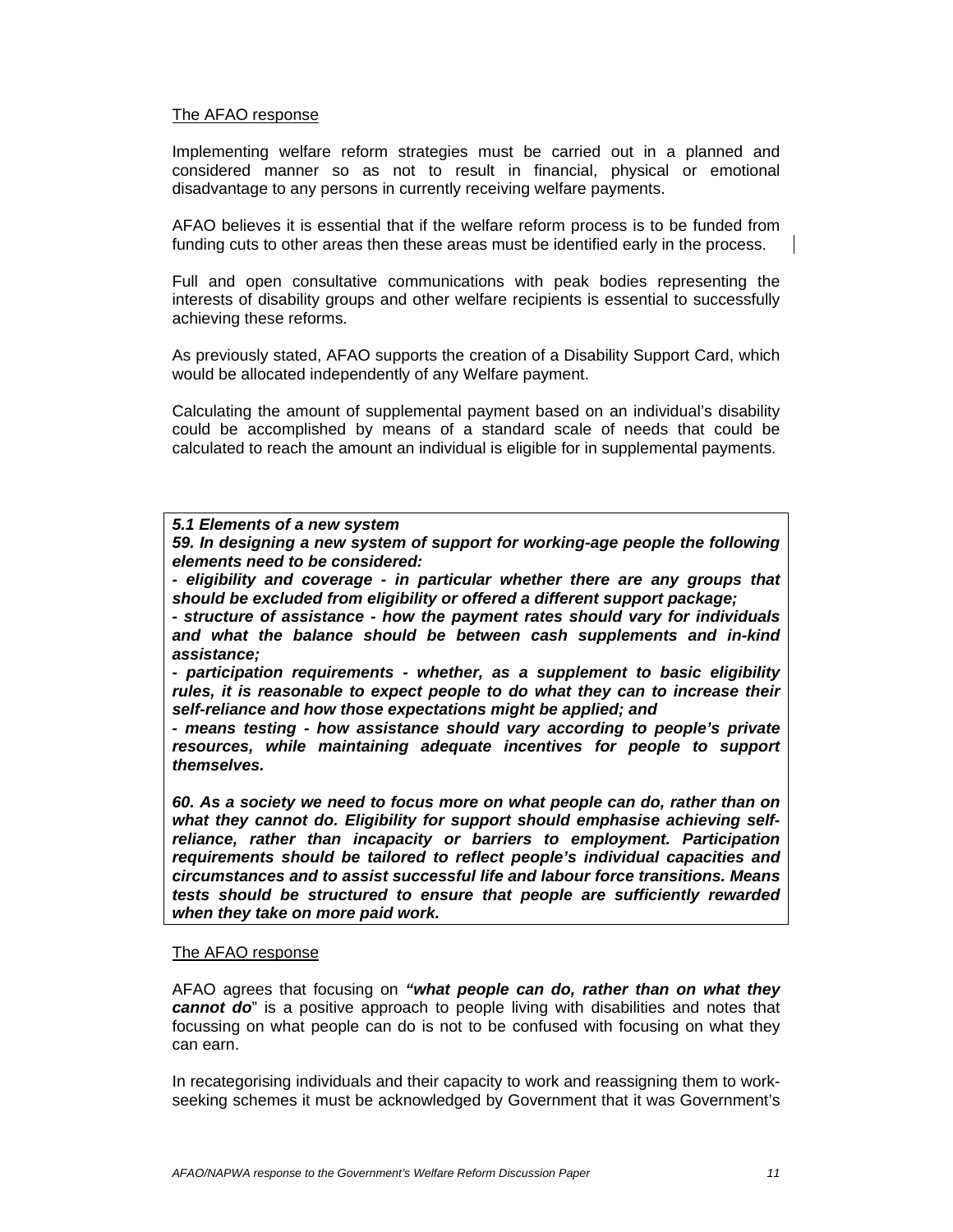own policies and procedures that identified these people for their current eligibility for disability support. Following from this, it is incumbent on the Government to ensure that the people so identified suffer no financial burden or other disadvantage whilst making a transition under these reforms

### *5.2 Relationships and constraints*

*61. In any new system, there is an unavoidable trade-off between the overall levels of income support assistance and incentives for people to work and become more independent, and the overall cost of the system. If the system became more generous some people, including some who are fully supporting themselves, may be encouraged to work less and costs would increase. Similarly, if new arrangements involve an up-front cost, this would require taxpayers' funds.* 

*62. A key issue is maximising participation by improving work incentives and it is therefore desirable to restrict payment of the base rate of income support to people earning less than minimum full-time award wages. Designing how the new system would interact with wages has implications for both eligibility rules and income tests. At the same time, it is important that new arrangements be sufficiently flexible to accommodate or respond to any future changes in the wages system. The new payment structure should produce a social security system able to sustain a broader reform agenda.* 

*63. Families on income support and working families receive extra support for their children through the Family Tax Benefit. This is separate from pension and allowance base rates. When Family Tax Benefit was introduced in 2000, it was designed to avoid the situation where some families with children had sudden, large reductions in family assistance when their earnings increased and they moved out of the allowance system. Any new income tests for working-age income support should not recreate this problem.* 

*64. Whatever the scale of change, redesigning income support for working-age people involves looking closely at any interactions with the tax system. Even the smallest changes to payment structures are likely to affect the current system of tax offsets. These ensure that people who get the maximum rate of income support for the full tax year pay no income tax.* 

### The AFAO response

AFAO supports amendments to the taxation system which will remove current inappropriate financial penalties on low-income earners, including those people currently receiving the DSP.

# *6.1 Eligibility and coverage*

*66. At the moment, each pension or allowance has its own eligibility rules, which define a particular group of people who are unlikely to support themselves fully through paid work. The rules relate to, for example, disability, age, caring responsibilities or unemployment. Some people are potentially*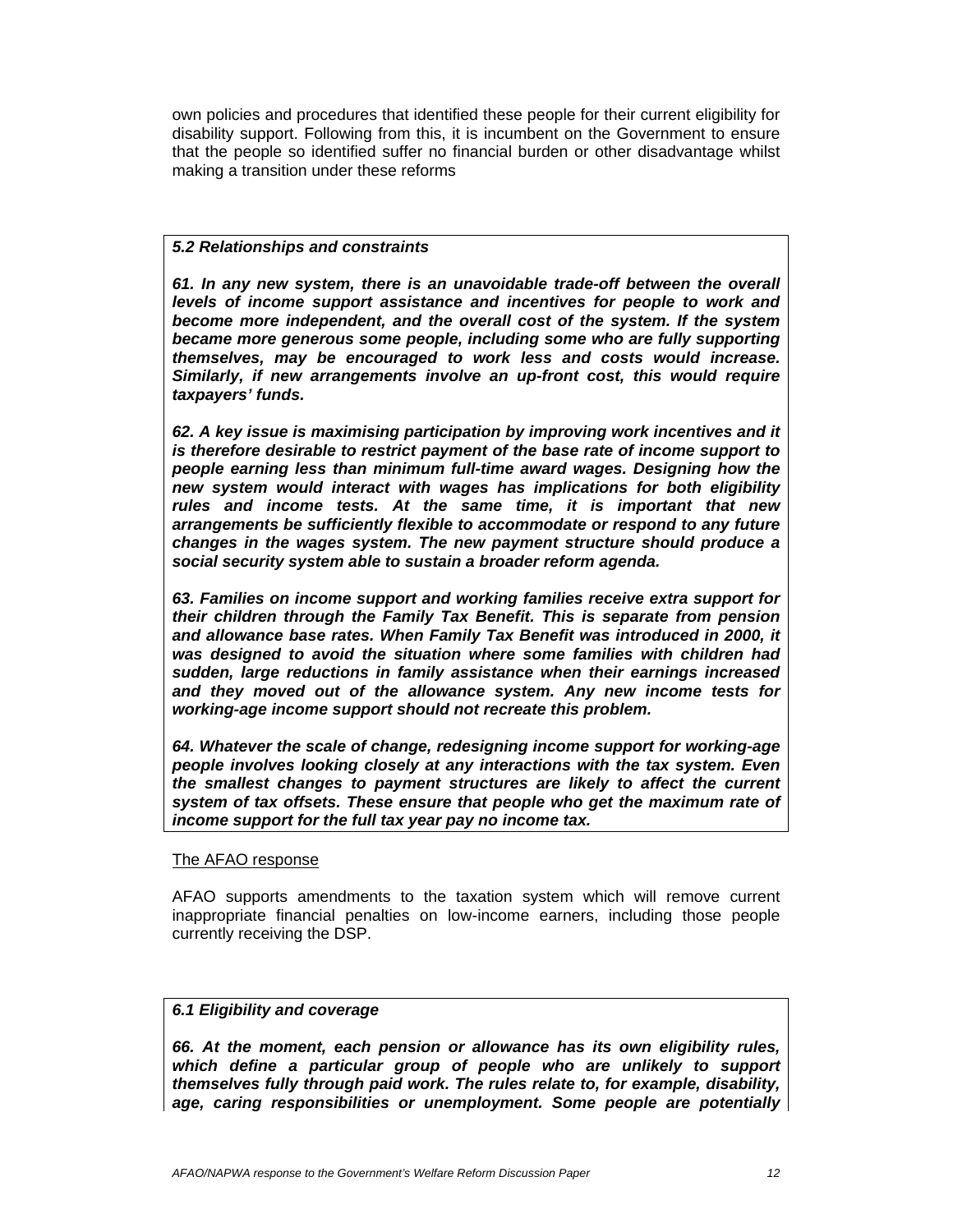*eligible for more than one payment. Others may 'fall through the gaps' because no one payment seems to fit their particular situation.* 

*67. An alternative approach would be to have one main payment for people who are broadly defined as 'working-age'. The main eligibility test could be that a person does not currently have adequate means of support, which is set by income and assets tests. Where appropriate, eligibility could also depend on a person showing that they were taking steps to be more self-reliant* 

*68. In defining the boundaries for a working age payment, two particularly relevant issues are whether:* 

*- the new payment would be suitable for people with profound disabilities who are likely never to have the ability to take on paid work because of those disabilities; and* 

*- it is appropriate to extend eligibility for basic income support for people in low paid full-time work.* 

*69. People whose disabilities are so severe that they can never take on paid work may need to get some form of disability payment that recognises their need for long-term income support. Or, they could be covered by the new working-age payment, with permanent exemption from participation requirements.* 

*70. In Australia, people working full-time for award wages do not need any income support for themselves to meet ordinary costs of living, although their partners and dependent children may still need some assistance. However, people working part-time or working-full-time for lower than award wages (for example, people with disabilities on productivity-based or supported wages, some apprentices or trainees) could be eligible to receive a part payment if their earnings are below a certain level.* 

### The AFAO response

Consulting relevant groups will assist in reaching a contemporary and accurate definition of 'disability' and a common understanding of the notion of self-reliance.

People who are eligible for income support due to an assessed disability must be exempt from any compulsory participation requirements, although skill development opportunities should be available to them if they choose.

Part payments for those who qualify for welfare assistance, on the basis of disability, who are working part time, casually, or for less than award wages, should be part of any new welfare system.

# *6.2.2 Meeting other needs*

*76. A variety of other needs are currently met through supplementary cash payments, targeted services or concession cards. Some of these are available across the income support system, while others vary between pensions and allowances. In a few cases (for example, Mobility Allowance), assistance is also available to people who work and do not get any other income support payment.*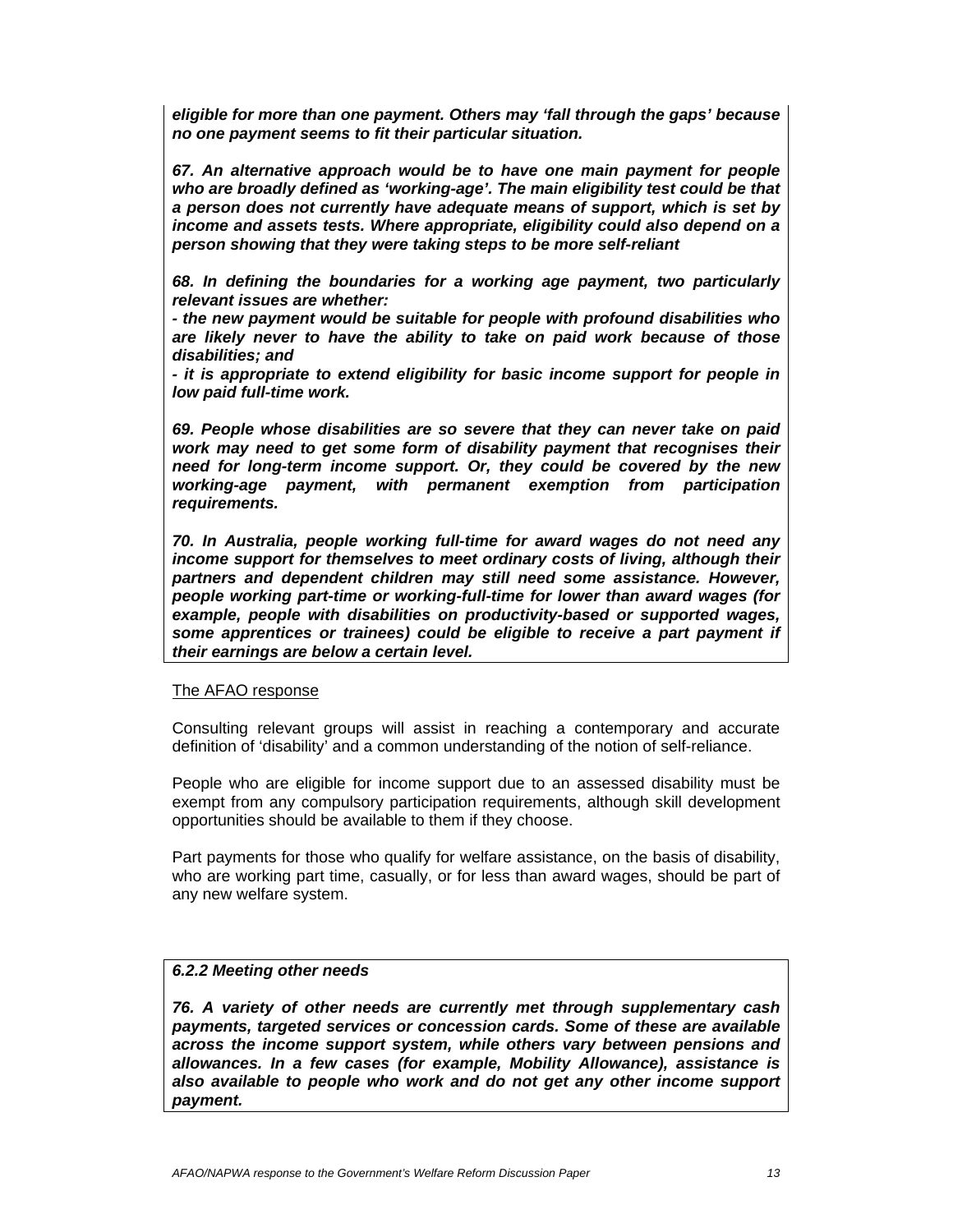*77. While cash supplements are easy to administer, they tend to overcompensate some people while under-compensating others. Services can be better targeted 'on the ground' to meet variable needs but may be more costly to administer. Any new system should take account of how best to meet people's additional costs.* 

*78. The Reference Group on Welfare Reform specifically flagged costs of disability and costs that act as a barrier to participation as two areas where additional assistance might be needed.* 

*Assistance for costs of disability* 

*79. Many people with disabilities have extra costs of living, like housing modifications and costs to participate more fully, such as transport costs. However, not all people with disabilities have the same needs or costs. Recent research found no clear link between particular types of disability and extra costs.* 

*80. The additional needs of people with a disability can be met in a number of different ways - through cash supplements, in-kind provision of goods and services by government and non-government agencies, or a combination of the two. The Commonwealth Government already funds State governments and a variety of service providers or brokers to provide or buy goods or services for people with disabilities.* 

*81. To be cost-effective, a cash supplement would need to be carefully designed. Issues to take into account are:* 

*- the target population - should eligibility be limited to people on income support or should assistance be available more generally?;* 

*- the kinds of costs that should be covered; and* 

*- how to avoid creating incentives for people to qualify who do not face substantial costs - what is the best way to link assistance to their actual needs, costs and levels of participation?* 

The AFAO response

AFAO advocates adopting a one-payment system with the allocation of a separate Disability Support Card to cover designated costs associated with an individual recipients disability.

# *6.4 Participation requirements*

*99. Australian and overseas experience suggests that a purely voluntary approach to participation does not work to maximise self-reliance. The most effective strategies to increase employment and reduce reliance on income support combine assistance and good work incentives with clear and fair expectations that people on income support who can work should seek to become more self-reliant.* 

*100. The current approach to participation requirements tends to exempt anyone with limits to working full-time. But even part-time work can significantly improve individual and family incomes and protect people against*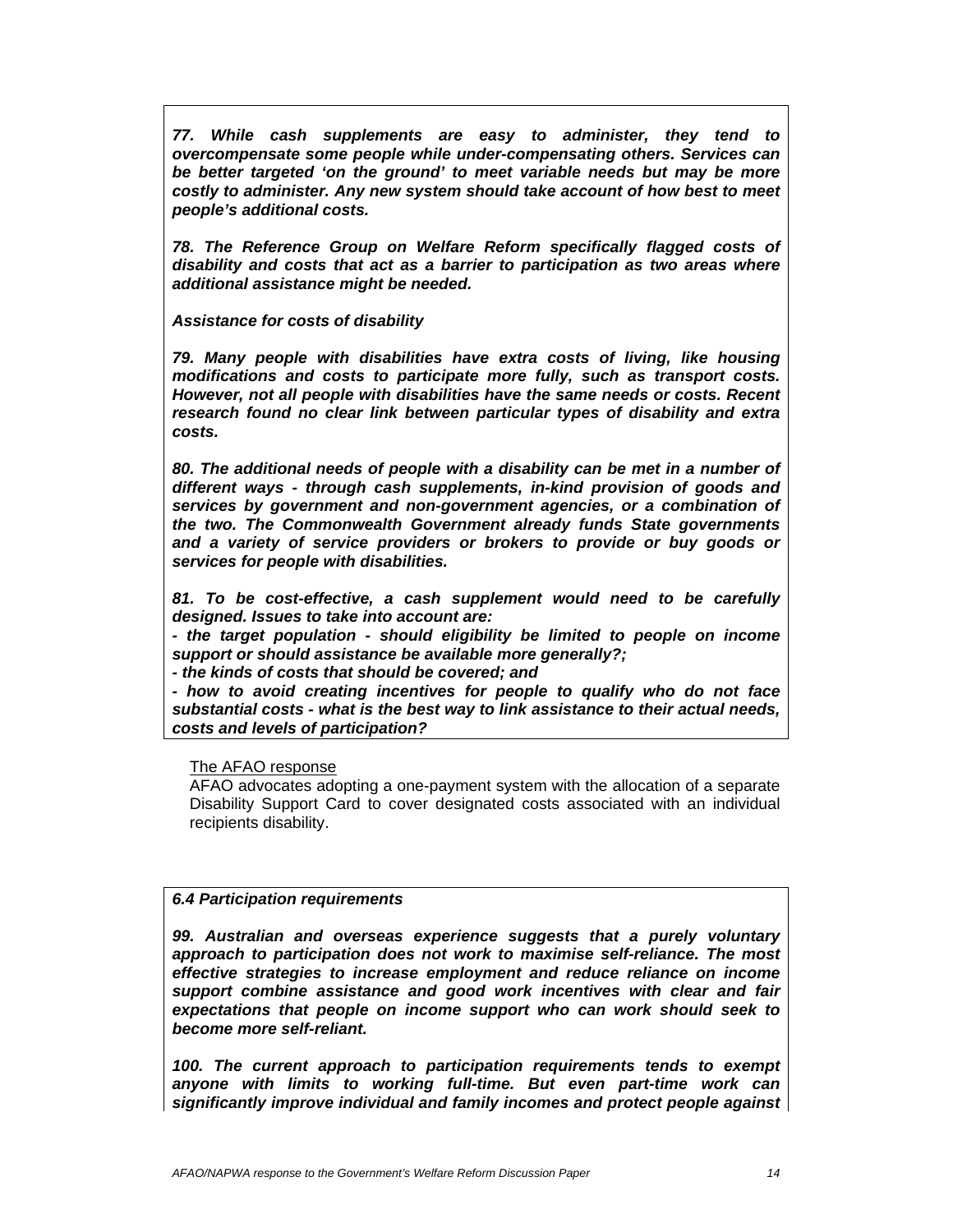*financial hardship. There is widespread community support for the idea that people on income support should increase their self-reliance, if they can.* 

*101. Not all people have the same capacity for paid work. Participation requirements and, where appropriate, exemptions from requirements need to be tailored to take account of the diversity in people's work ability and availability. That is, their physical and intellectual ability to undertake paid work and the amount of time they are available for paid work, taking account of their other commitments such as caring for someone.* 

*102. Australians Working Together takes a first step towards building the capacity of parents with teenage children to move towards greater self reliance, while at the same time recognising and accommodating their parenting responsibilities. Australians Working Together also introduces new work ability assessments to better inform Centrelink about what people with disability can do and what they need to move into work. The Government has also proposed new modified requirements for the mature aged unemployed, which provide an example of more flexible participation requirements that are better tailored to individual capacity.* 

*103. The proposed changes from 1 July 2003 to eligibility rules for new customers applying for Disability Support Pension illustrate the Government's tailored approach to participation requirements. People with some disability who are still able to work 15 hours or more a week will be directed onto Newstart and their participation requirements will be tailored to take account of their assessed level of work ability, rather than simply assuming that they can work full time.* 

### The AFAO response

There is greater complexity involved in assessing the ongoing ability of a person with a disability or chronic illness to sustain employment than is recognised in this Discussion Paper. People living with HIV/AIDS and others with disabilities will experience varying degrees of wellness over the course of their lives.

As previously discussed in this submission, the fact that a person with HIV/AIDS may be able, at any given time, to work for a defined number of hours is not an indicator of an ongoing ability to work these hours indefinitely.

The proposal that people with disabilities who can work 15 hours a week be directed onto the Newstart scheme fails to account for the reality of the lives of many people living with disabilities.

AFAO advocates for the Implementation of a system which allows, after an initial assessment, people with disabilities to easily suspend their full welfare payment in order to take up paid work to whatever degree they are capable, returning to full welfare payment when necessary.

AFAO would also need assurance that current breaching penalties imposed on participants in Newstart and other job seeker programs at present would not apply to people with disabilities moving to these programs from the DSP.

For clarification or expansion on any of the points made in this submission please contact: